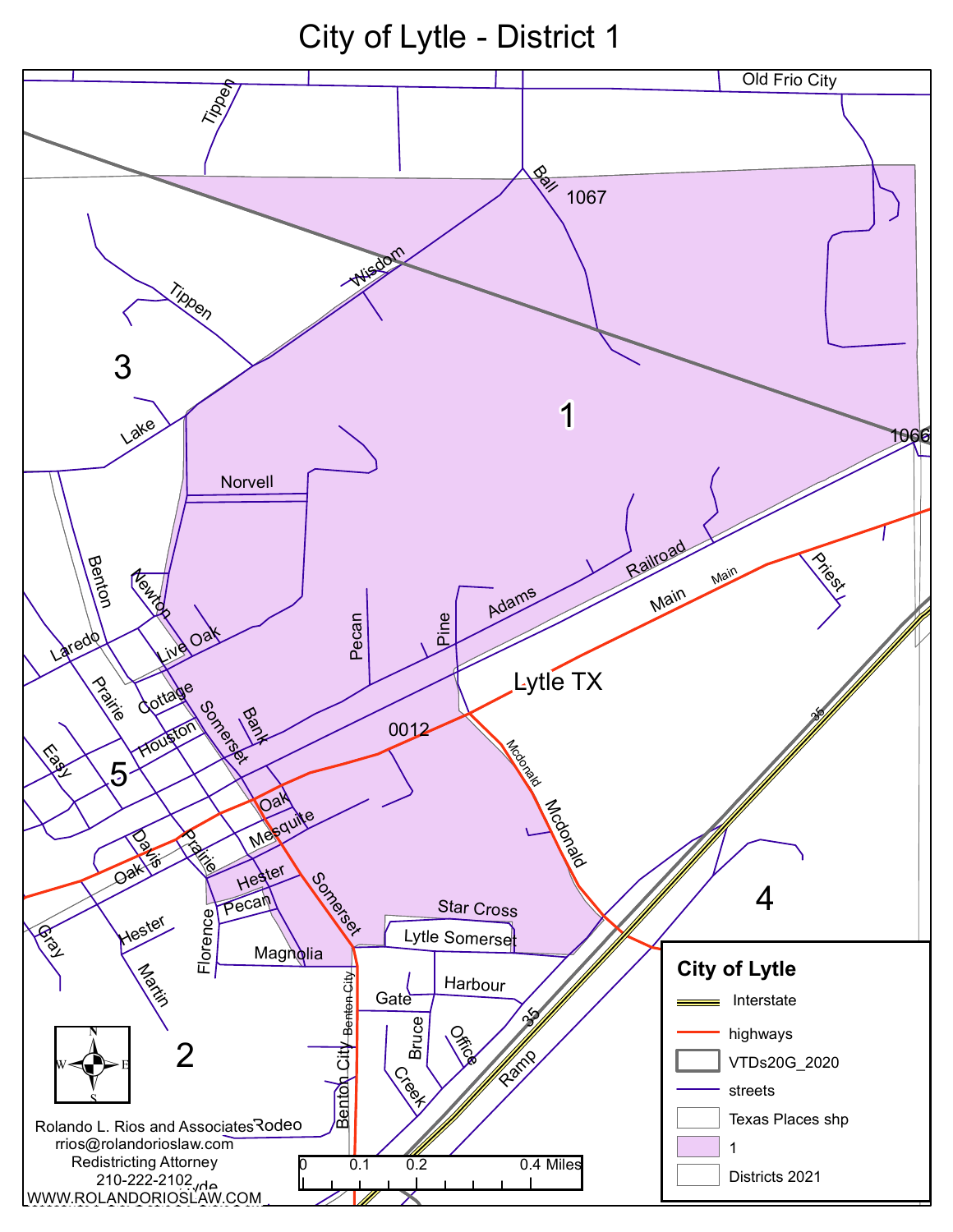City of Lytle - District 2

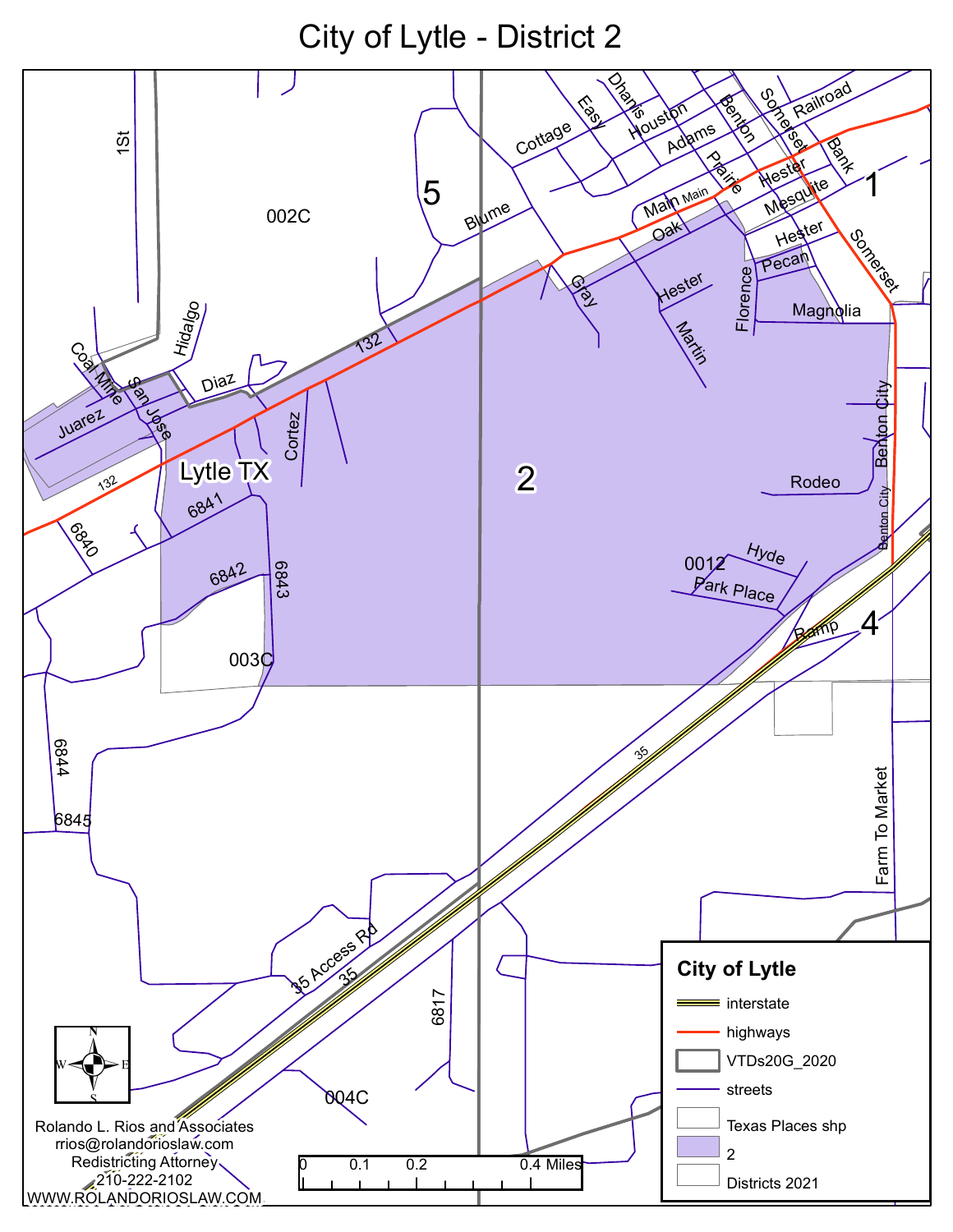City of Lytle - District 3

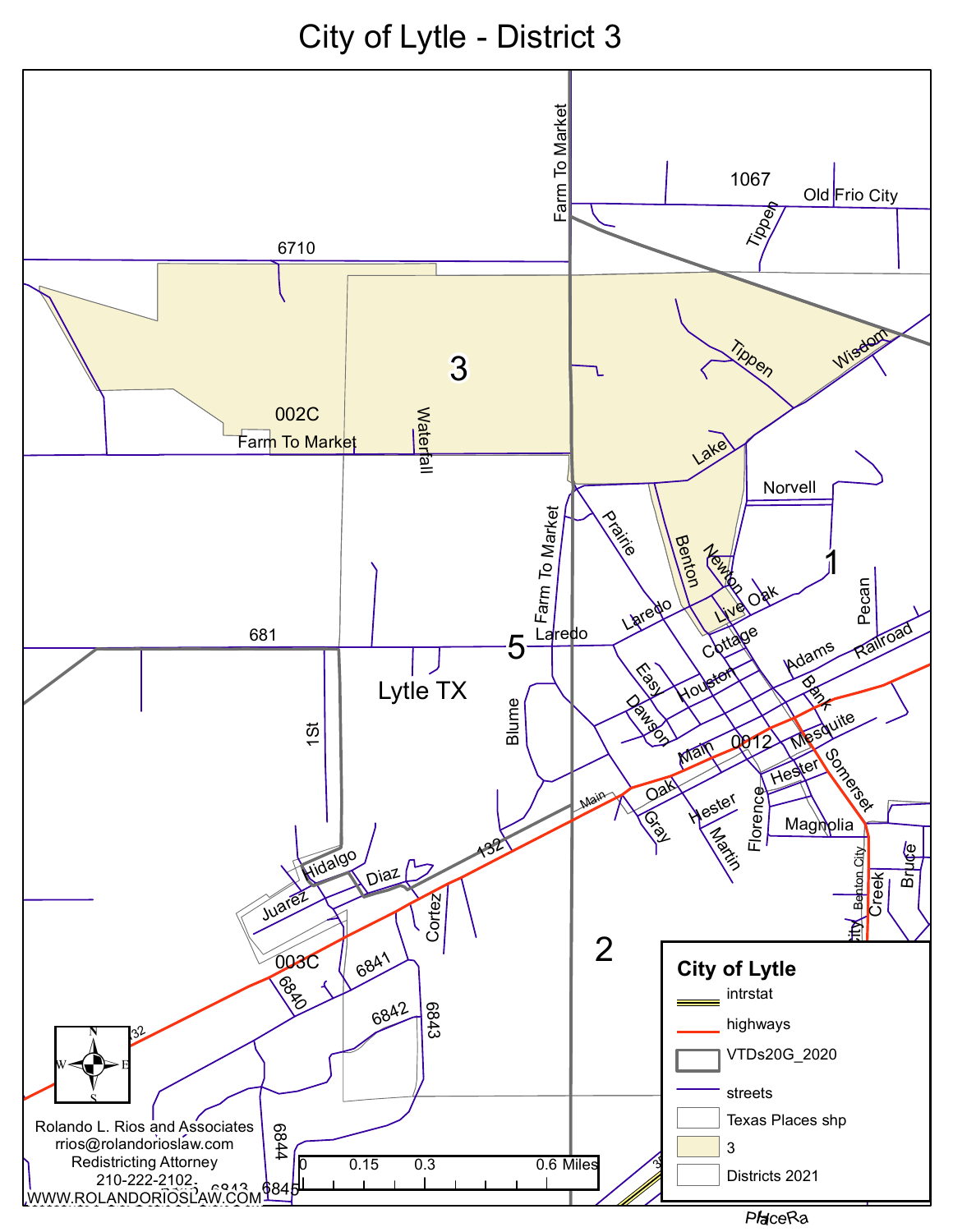City of Lytle - District 4